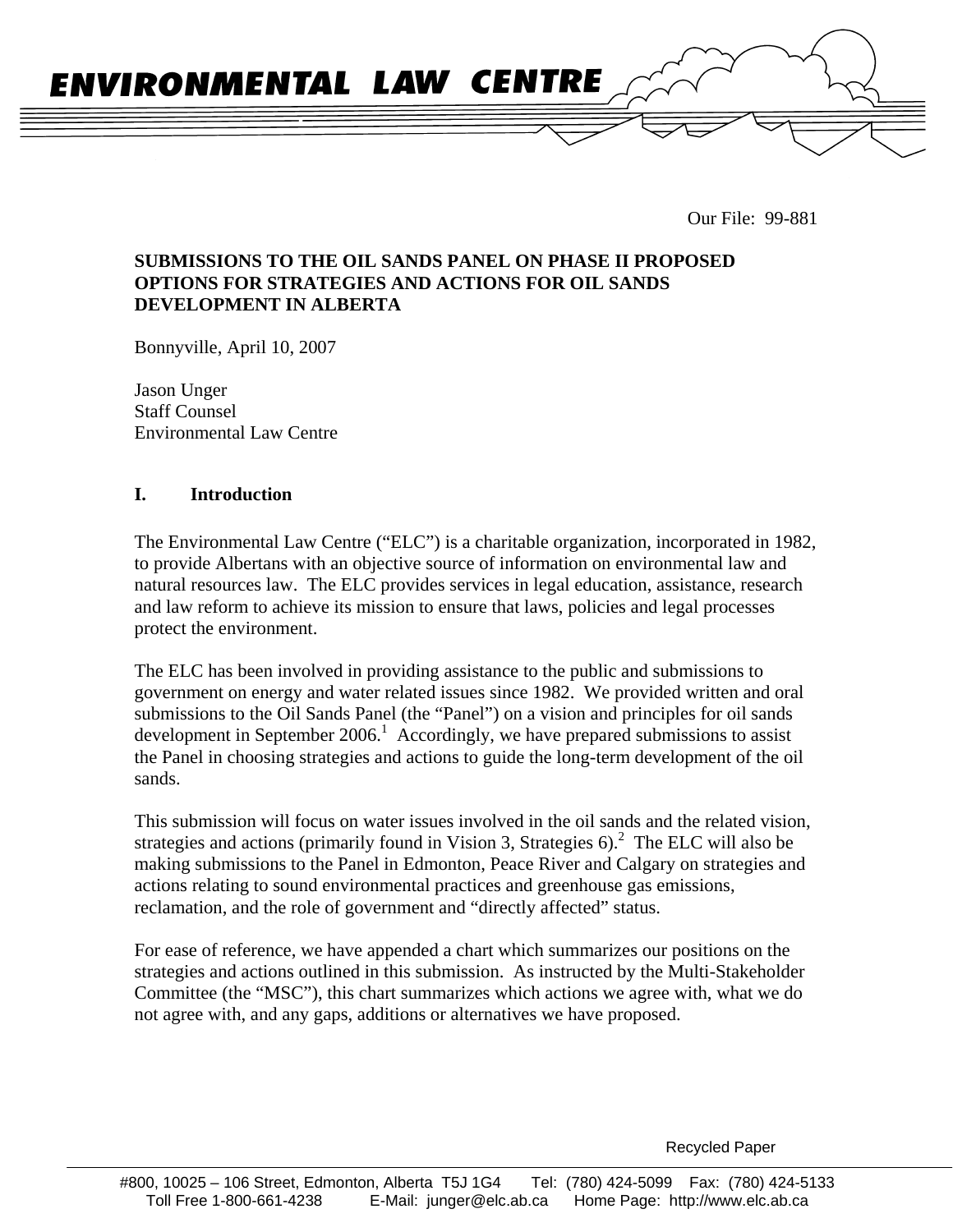# **II. Appropriate Actions under Vision 3, Strategy 6: Manage oil sands development and growth within the capacity of individual watersheds**

Determining the capacity of a watershed to accommodate industrial activity is essential to ensure sustainable resource availability for future generations and to ensure present and future environmental and societal health. Actions under Strategy 6 must provide the information and management guidance to current and future oil sands development that will be necessary to sustain essential watershed functions. These watershed functions include maintaining hydrological and flow regimes to maintain or restore the ecological integrity of an area and ensure water quality is not adversely impacted. The proposed actions are measured against the maintenance of watershed and ecological integrity of the region.

#### **Buffer zones**

The ELC supports the creation of buffer zones around the Athabasca River and its main tributaries (Action 6.1). Buffer zones around water bodies are important for erosion minimizations, aquatic ecosystem health, and providing a filtering function for runoff.<sup>3</sup> Further, the variety of potential accidental releases from oil sands facilities (tailings ponds) require that a significant buffer around the Athabasca River be in place. A buffer is one step towards minimizing the risk of the river being compromised by pollution events.<sup>4</sup> Establishing a buffer along the Athabasca River and its tributaries is an important precautionary measure that will ensure long-term river stability and assist in minimizing point and non-point source impacts associated with oil sands development.

#### **Working towards a comprehensive in-stream flow needs (IFN) determination**

The ELC supports those actions aimed at continued establishment and implementation of IFNs as tools for protection of the aquatic environment (including Actions 6.5, 6.6 and 6.7). There has been minimal success to date in identifying and protecting water quality and quantity to ensure aquatic ecosystem health and sustainability. Assessing the IFN of the Athabasca River and its tributaries is essential to ensuring intergenerational equity and river health in the short and long-term. The Government of Alberta has recommended actions along this line in *Investing in our Future: Responding to the Rapid Growth of Oil Sands Development* (referred to as the "Radke report"), where it states "every effort should be made to complete, publish and enforce water management schemes that will protect the ecological integrity of the aquatic ecosystem of the lower Athabasca River, to be implemented on a phased-basis beginning no later than July 1, 2007."<sup>5</sup>

Actions around IFN determinations have been ongoing in the oil sands area, resulting in the *Water Management Framework: Instream Flow Needs and Water Management System for Specific Reaches of the Lower Athabasca River* (the "*Athabasca Water Policy"*). However, this document acknowledges that further work needs to be done, stating "a more restrictive withdrawal regime may be required to achieve protection of the River in Phase 2 with greater water withdrawals."6 Further, while the *Athabasca Water Policy* represents some progress being made in determining the IFN (under Action 6.7) the water management policy proposed in the document is inadequate, allowing for continued diversions and degradation of fish habitat in highly sensitive flow times. As a short-term, interim approach this policy may be acceptable if the alternative is to allow unhindered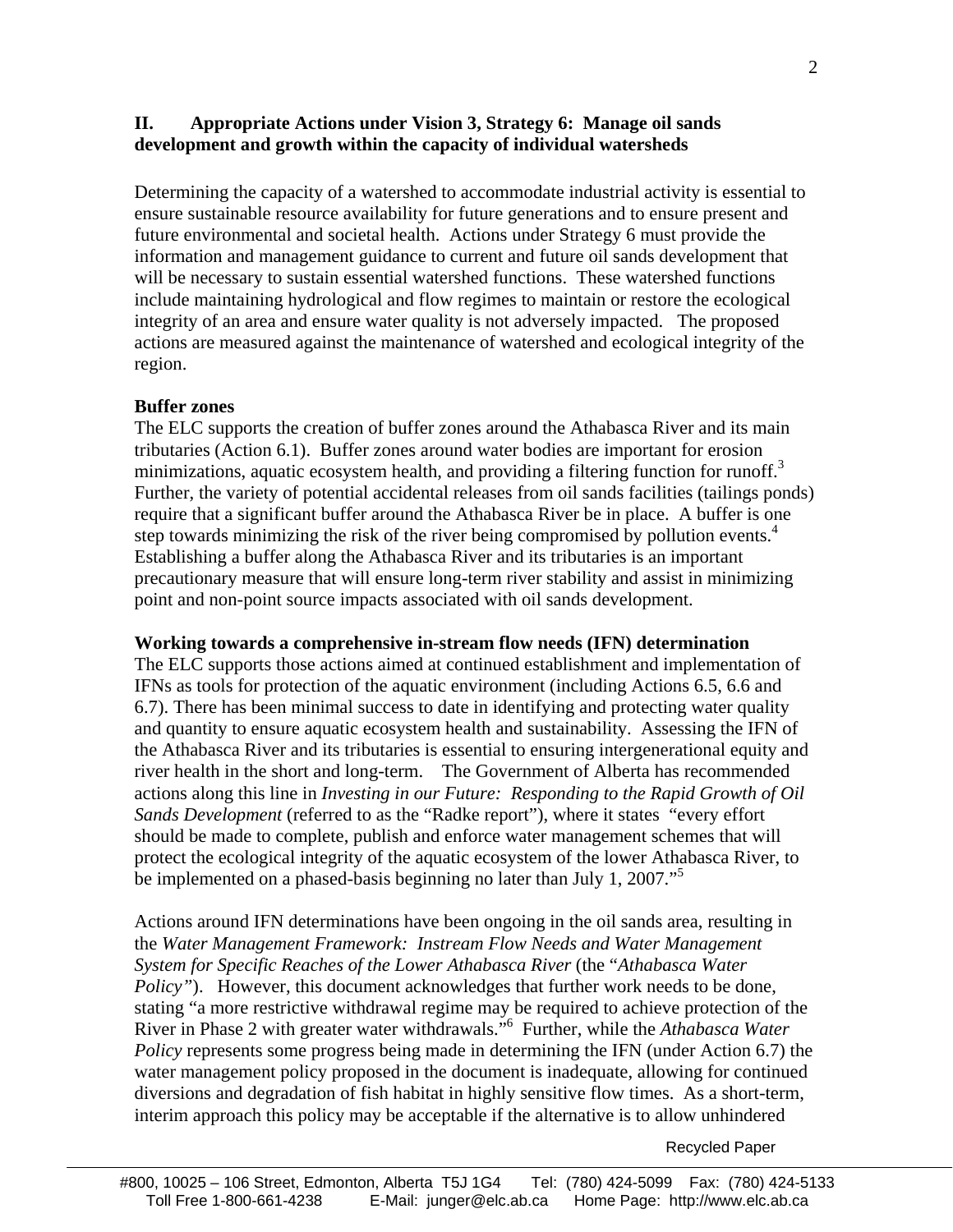withdrawals to occur even at minimum flows. Policy clarity is required for how the IFN will impact future licenced diversions and how licences will be held to account for maintaining ecological function in the river system. Further, the scientific analysis involved in arriving at the IFN must be open to public scrutiny.

As of March 15, 2007 the flow rate of the Athabasca River below Fort McMurray was nearing the  $10<sup>th</sup>$  flow percentile, well below the historic median discharge rate.<sup>7</sup> Failure to properly and transparently assess the in-stream flow requirements for aquatic ecosystem health will result in degradation of the riparian and river health, compromising current and future generations ability to live and work in the watershed.

ELC Recommended Action (#1) regarding IFN: Review and develop legislative and policy tools regarding in-stream flow needs to outline how they will be determined and implemented as a tool for protection of the aquatic environment.

#### **IFN timeliness and adaptive management**

The ELC supports limiting further water withdrawals until the IFNs are set (Action 6.6). The ELC also supports putting timelines of two years to arrive at relevant IFNs (Action 6.5). Arriving at the IFNs for the Athabasca and other oil sands related rivers in a timely manner is very important, as continued delays in arriving at the IFNs simply add to the likelihood of irreparable harm befalling the watershed. Precaution and the risk of irreparable harm to the aquatic ecosystem also warrant prohibiting water withdrawals in the absence of science based protective mechanisms being established.

Alberta Environment should, at least temporarily, cease accepting licence applications as the *Water Act* prioritization and allocation system has minimal flexibility to allow for water management responses where the aquatic environment has been degraded. While current legislation provides some tools to address impacts to the aquatic environment<sup>8</sup>, a legacy of priority licences for significant amounts of water makes adaptive management difficult. Continued granting of licences (even with conditions) therefore represents a significant threat to the long-term integrity of the river.

#### **Establishing baselines for aquatic ecosystem protection**

The ELC is supportive of actions that are focused on arriving at baseline standards for protection of watersheds. Due to the lack of clarity in Action 6.2 the ELC cannot support this Action as currently framed. Baseline information about watersheds and aquatic ecosystems has not been obtained in a timely manner through current policy mechanisms, such as the Cumulative Effects Management Association process. Insofar as the current actions are not arriving at results, other actions must be pursued.

The wording of Action 6.2 appears to leave open the option of having no level of protection for the river and watershed. It is the ELC's position that environmental and aquatic health must be sustained and protected if the other principles enumerated in Phase I are to be achieved. In particular, the social and economic benefits accruing to current and future generations from oil sand development will be curtailed if the ecological integrity of the area is undermined. A more appropriate approach to determining baseline protection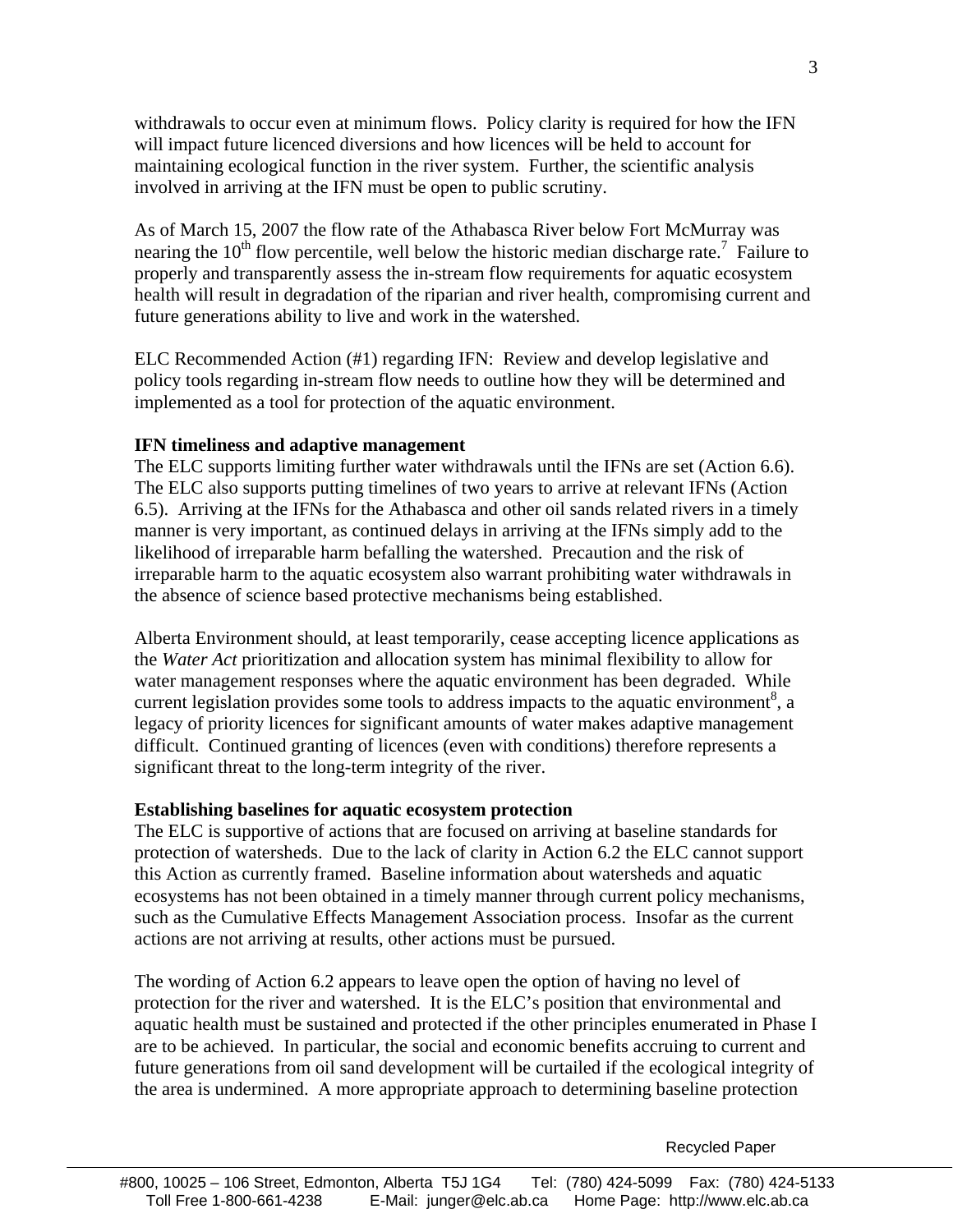for aquatic ecosystem protection is using scientifically based mechanisms such as the IFN for a given waterbody (as outlined above).

### **Recognize and address inter-jurisdictional impacts**

The ELC agrees that inter-jurisdictional agreements regarding water quality and quantity should be pursued in an expedited manner (Action 6.3). The Athabasca and the greater Mackenzie watershed encompass several political jurisdictions. This implicates a strong federal government role to be played in oil sands development (along with cross boarder impacts and international impacts from pollution, trade and greenhouse gas emissions). To this end, provincial and territorial governments and the federal government should ensure that water quality and quantity agreements currently being negotiated between neighboring provinces/territories are completed in a timely fashion. Timely resolution to these agreements however should not occur at the expense of procedural and substantive outcomes. The water quality and quantity impacts of oil sands development on surrounding jurisdictions are significant. If final agreements cannot be reached in a timely fashion, interim agreements should be sought. Any interim agreement must have a sunset provision when it contents must be reviewed and replaced by a permanent agreement.

#### **Watershed management planning in oil sands**

The ELC supports the pursuit of watershed management planning in the oil sands area (Action 6.4). Prior to planning occurring however there is a need to ensure fairness and equity in the planning process, something that has yet to be broadly established in watershed management planning processes in Alberta. Further, there must be isolation and clear delineation of environmental impacts separate and apart from any balancing process that is proposed in the watershed management planning process. Failure to clearly separate environmental and social impacts of decisions from the economic considerations obfuscates the tradeoffs that are being made and is generally a method of maintaining the *status quo* under the rubric of a balancing process.

Any balancing process must be accompanied by sufficient transparency to allow the public to understand how disparate outcomes are balanced and compared. Further, balancing requires analysis and discussion of how economic and environmental considerations are to be reconciled when environmental features are rarely attributed monetary values.

Recommended Action (#2) regarding watershed management plans: Review and amend legislative and policy tools to ensure watershed management plans in the oil sands are legally feasible and enforceable.

#### **Water demand side management versus maintaining supply through storage**

Supply side management of water resources has significant resource expenditures and environmental impacts associated with it. Storage through diversions and dams should therefore only be evaluated after a full plan and policy for demand side management of water consumption is produced. Demand side management minimizes the need for extremely costly capital projects and can result in efficiencies that are not realized through the supply side management system. The ELC therefore gives qualified support to Action 6.8; this support being contingent upon aggressively pursuing plans and policies that focus on the oil sands demand for water, and managing on that basis.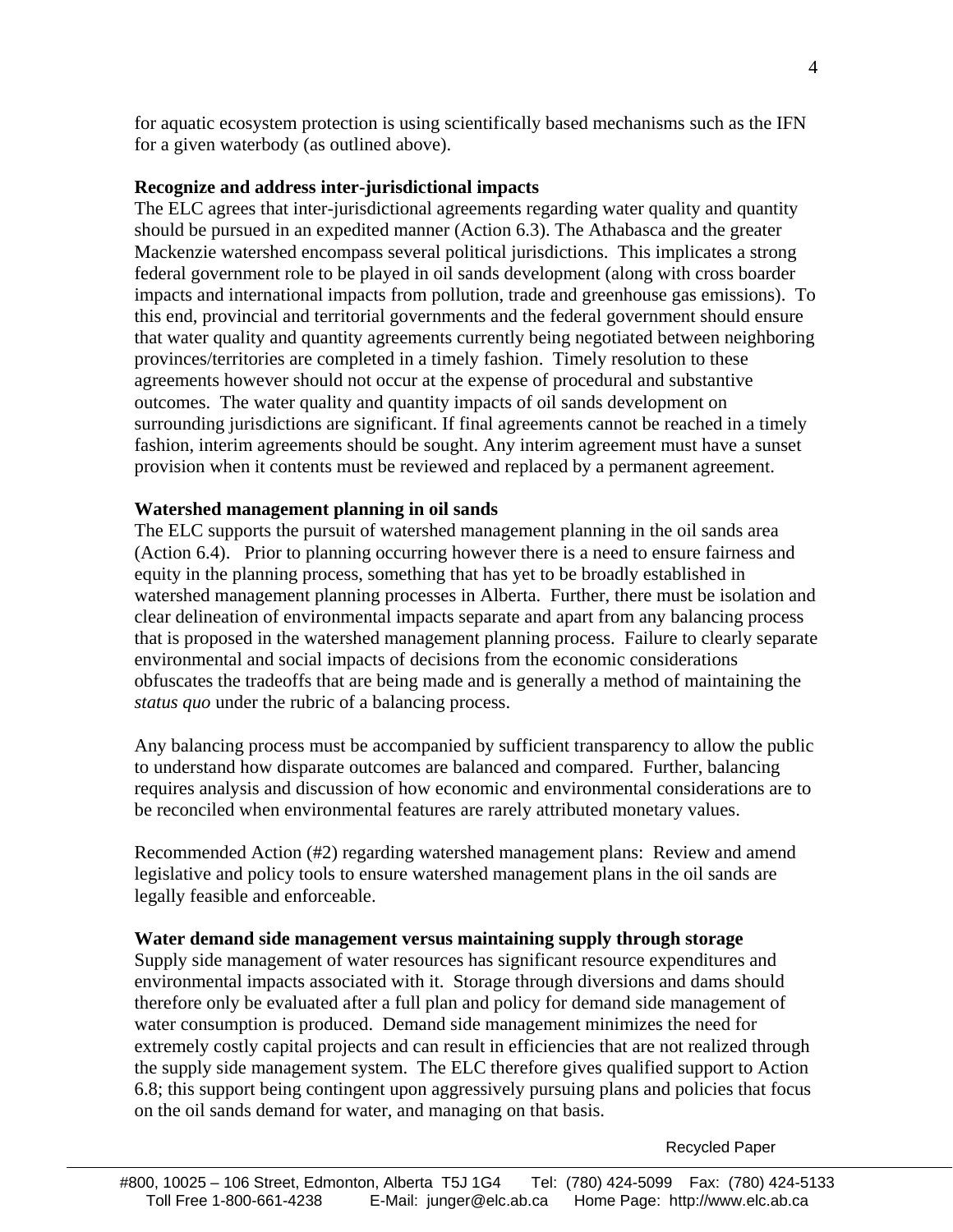ELC Recommended Action (#3) regarding demand side management: Develop policies and plans for promotion of demand side management prior to relying on supply side (storage) water management.

### **Groundwater protection**

The ELC supports completing an inventory of groundwater aquifers to establish their sustainable yield (Action 6.9). Gaps in information must be filled to ensure that groundwater quality and quantity is not undermined by continued diversions for oil sands and other uses. Climate impacts on groundwater supply make monitoring and inventories extremely important.<sup>9</sup> Concerns over water supply continue as annual runoff and precipitation have been decreasing with resulting decreases in the flows of some rivers.<sup>10</sup> SAGD projects continue to use significant amounts of fresh groundwater and historically the rate of water use has been much greater than original projected.<sup>11</sup> Land use and climatic impacts on groundwater will have continued impacts on water supply. Assessing sustainable yield with these variables considered must occur if various land and water uses are to be maintained.

### **Monitoring and enforcement**

The ELC supports water quality and quantity monitoring in support of social, environmental and economic objectives. Water quality and quantity monitoring is essential to effective environmental management in the development of the oil sands and to address acute and cumulative impacts of development. The determination of what is an "appropriate" level for water quantity and quality must be determined based on the scientific needs of the watershed to sustain ecosystems and hydrological function in the long-term.

### **III. Vision 3, Strategy 2, Action 2.6: Use market instruments to drive improvements to water storage and consumption patterns**

The ELC supports use of market instruments to improve water conservation and consumption patterns. While ascertaining a suitable metric for establishing water pricing will be complex the use of economic instruments should not be abandoned for this reason. The status quo of water valuation perpetuates the externalization of environmental impacts, thereby marginalizing the objectives of maintaining healthy ecosystems.<sup>12</sup>

# **IV. Vision 3, Strategy 7, Action 7.3: Establish an inter-connected network of protection areas within oil sands regions, including McClelland Lake Wetland Complex and Richardson's Backcountry, to protect key wildlife habitats, to maintain a desired level of biodiversity, and to protect traditional land uses and species of value to Aboriginal communities.**

The ELC supports establishing a network of protected areas within the oil sands region. Establishing a network of protected areas within the oil sands region is justified and necessary when considering the scope of impacts on the landscape.<sup>13</sup> The effectiveness of reclamation efforts to date is in question indicating a heightened need to protect representative watershed function and diversity. This includes protecting wetlands and other important hydrological features of the landscape. Maintaining representative areas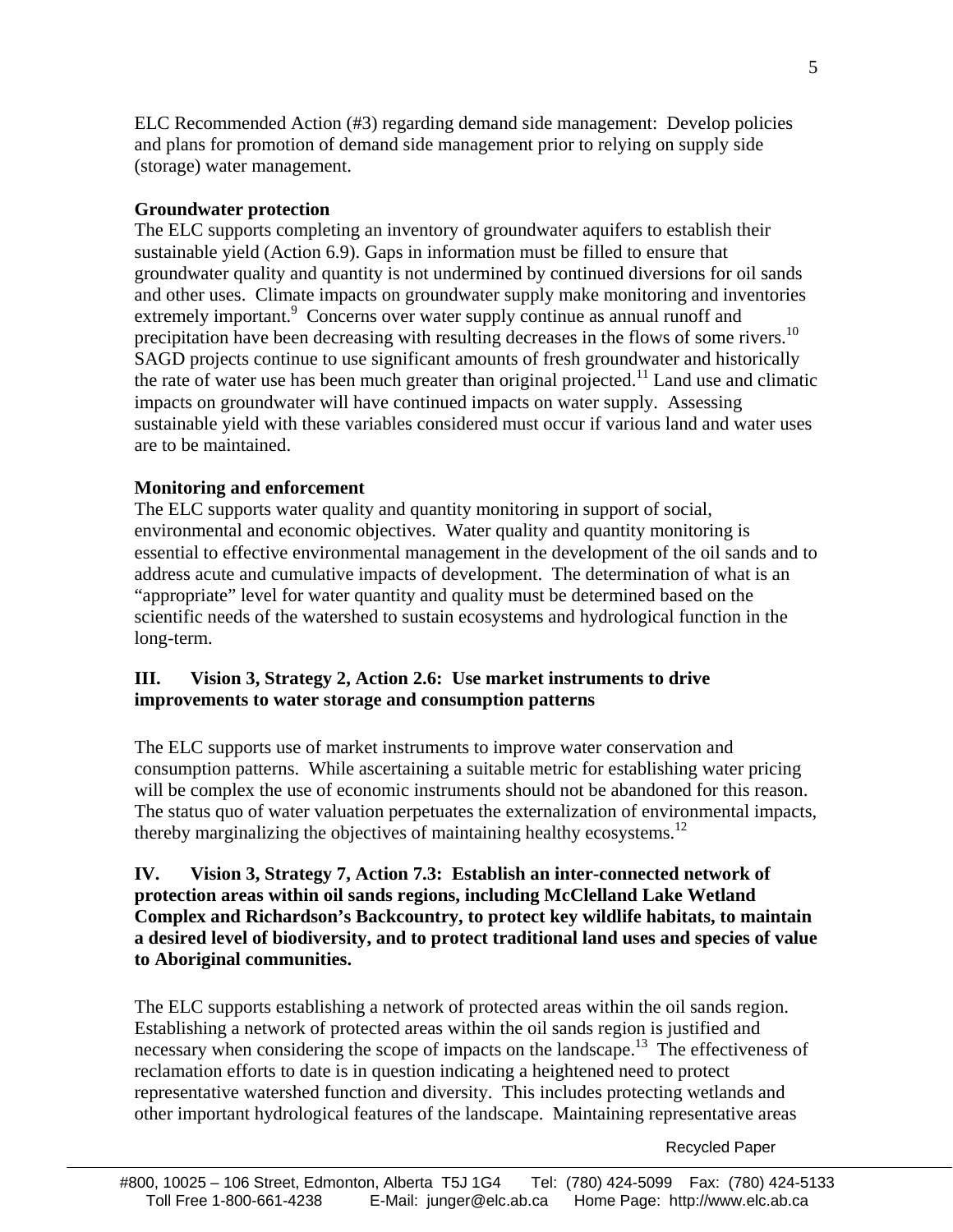that reflect baseline hydrology and watershed features is not only important for the mitigation of degradation to the entire watershed it provides important comparative information about impacts and reclamation success in areas not protected.

The establishment of new protected areas need not be balanced as suggested in Action 7.5, as the "balance" is best attained, in the view of the ELC, by protecting fully the ecological characteristics of an area where other areas are subjected to degradation.<sup>14</sup> While this protection may be subjected to a prioritization and identification process, balance is best obtained through recognition of the importance of preserving representative landscapes.

# **V. Vision 3, Strategy 7, Action 7.8: Undertake studies and ongoing monitoring to determine the impacts of development on fish and wildlife.**

The ELC supports the studying and monitoring of oil sands development on wildlife (Action 7.8). More specifically oil sands impacts on water flow and water quality and related consequences for aquatic health must be studied. Monitoring and studying these impacts, and altering management of operations to address harm is required if wildlife and fisheries populations and diversity are to be sustained into the future.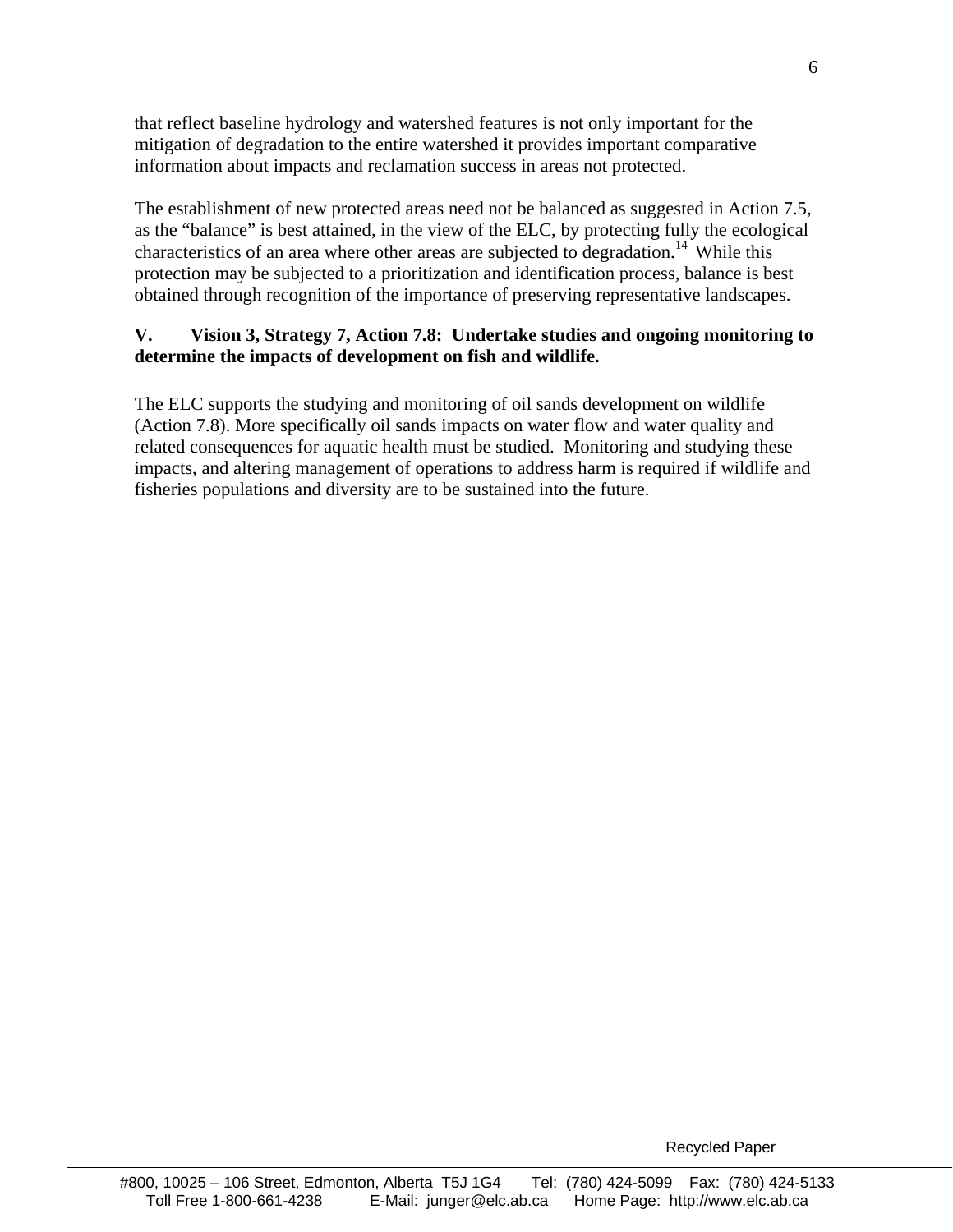2 Alberta Government, *Multistakeholder Committee Phase II Proposed Options for Stregies and Actions for Discussion/Feedback*, March 2007, online: Alberta Oil Sands Consultations

<http://www.oilsandsconsultations.gov.ab.ca/docs/MSC%20Proposed%20Options%20for%20Strate gies%20and%20Actions%20March%207%2007.pdf>

3 See Wenger, S. *A Review of the Scientific Literature on Riparian Buffer Width, Extent and Vegetation*, revised version, March 5, 1999, Institute of Ecology, University of Georgia. 4 This buffer will not only be important for operations but for long term reclamation impacts and the potential

leaching from end-pit lakes.

5 Government of Alberta, *Investing in our Future: Responding to the Rapid Growth of Oil Sands Development*, Final Report, December 29, 2006. pp. 133-134 at recommendation 11(a), online: Government of Alberta < http://www.gov.ab.ca/home/documents/investing\_in\_our\_future\_section7.pdf > .

<sup>6</sup> Alberta Environment/Fisheries and Oceans Canada, February 2007, at p. 6. Online: Alberta Environment <http://www3.gov.ab.ca/env/water/Management/Athabasca\_RWMF/pubs/Athabasca\_RWMF\_Technical.pdf>.

 Online: Alberta Environment <http://www3.gov.ab.ca/env/water/ws/data/hydro/figures/\_RATHMCM.gif>. <sup>8</sup> See for instance through water management orders under section 97 (1)(i) of the *Water Act* where the

diversion may result in a significant adverse effect to the aquatic environment and the ability to suspend licences under section 55(2) where there is a significant adverse effect to the aquatic environment that was not reasonably foreseeable. Arguably both such actions are unlikely due to pressures for continued operations and development of oil sands and therefore the utility of these legislative mechanisms is minimized.

9 See Phase II Beaver River Basin Landcover and Hydrology Study, Komex International June, 2005, online, Lakeland Industry & Community Association<br>
<http://www.lica.ca/resources/Phase\_II\_Beaver\_River\_Basin\_Landcover\_Hydrology\_Study\_Komex.pdf>

 $\frac{10}{10}$  $\frac{10}{10}$  $\frac{10}{10}$  See Beaver River study, slide 24, online, Lakeland Industry & Community Association

<http://www.lica.ca/resources/Lakeland\_WaterShed\_Study\_Presentation.pdf> . 11 Pembina Institute Pembina, *Troubled Waters, Troubling Trends: Technology and Policy Options to Reduce Water Use in Oil and Oil Sands Development in Alberta* May 2006 \_Report, by Mary Griffiths, Amy Taylor and Dan Woynillowicz , (Drayton Valley, Alberta: Pembina Institute, 2006) at pp. 59-60. Figures 2-18 and 2-19 illustrate how fresh groundwater has been increasing significantly since 1999 and how predicted use in 2004 has been significantly outstripped by actual use (prediction at 2001)

respectively, online: Pembina Institute <http://www.pembina.org/pdf/publications/TroubledW\_Full.pdf>. 12 See Government of Alberta, Oil Sands Consultation –Multi-stakeholder Committee Interim Report, November 30, 2006 at page 7, online Oil Sands Consultation

<http://www.oilsandsconsultations.gov.ab.ca/docs/Interim\_Report.pdf> and Government of Alberta, *Water for Life: Alberta's Strategy for Sustainability* (Edmonton: Alberta Environment, 2003, Online: Alberta

Environment <http://www.waterforlife.gov.ab.ca>.<br><sup>13</sup> Pembina institute and Canadian Parks and Wilderness Society, *Death by a Thousand Cuts: Impacts of in suite oil sands Development on Alberta's Boreal Forest. Richard Sc* 

<sup>14</sup> As noted earlier the use of "balancing" has traditionally failed to adequately deal with maintaining environmental and social outcomes, in large part due to the inability to adequately compare these outcomes against economic outcomes.

<sup>&</sup>lt;sup>1</sup> Jodie Hierlmeier & Dean Watt, *Submissions to the Oil Sands Panel On Developing A Framework For Oil Sands Development in Alberta* (Edmonton, Environmental Law Centre, 2006), online: Environmental Law Centre <http://www.elc.ab.ca/ims/client/upload/Submissions%20to%20Oil%20Sands%20Panel%20- %20Sept%2026.pdf>.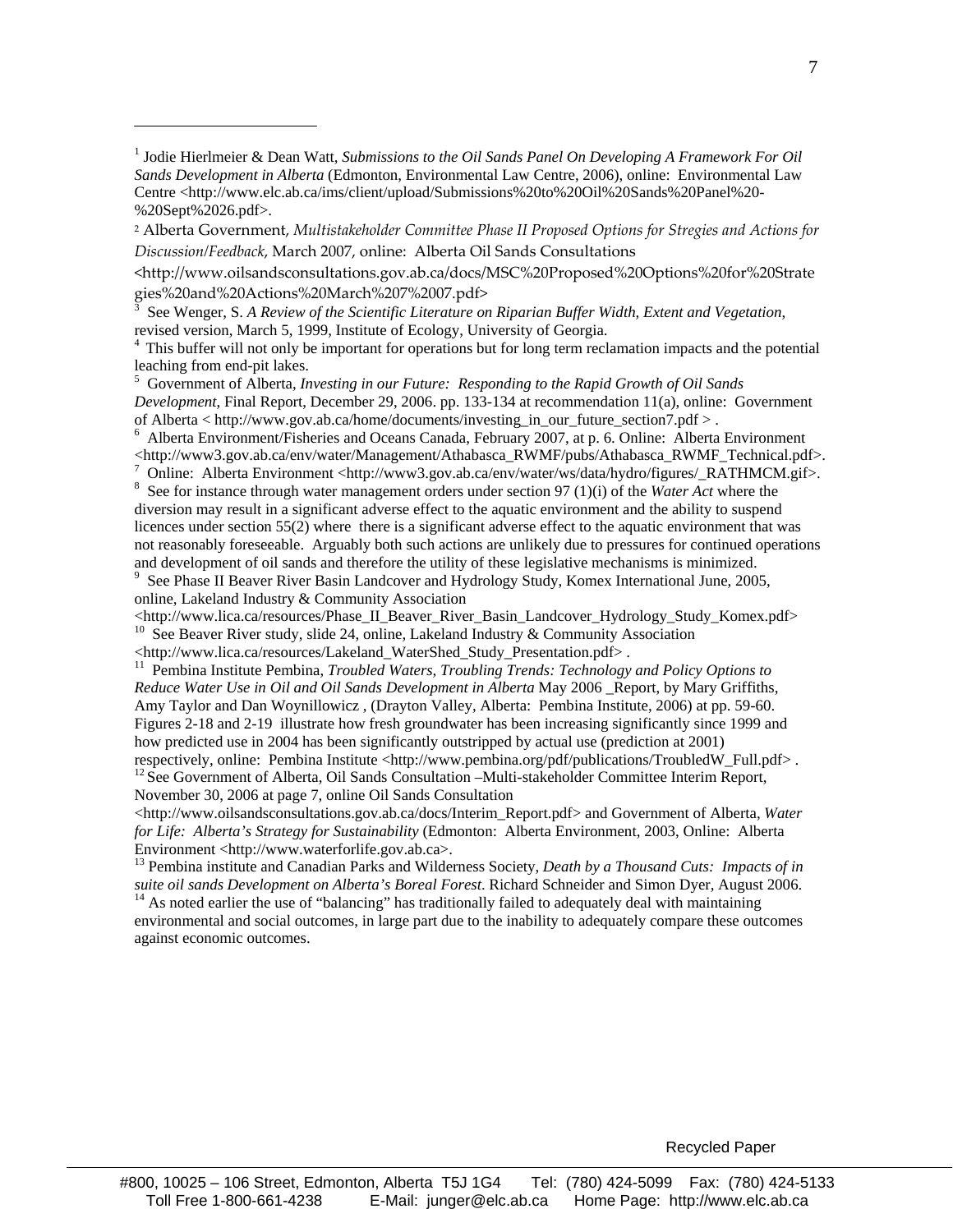# **Appendix I: Summary of Strategies and Actions for water and watershed related actions**

| Vision 3:<br><b>Ensures Healthy Environment</b>                               |                                    |                                                               |  |  |
|-------------------------------------------------------------------------------|------------------------------------|---------------------------------------------------------------|--|--|
| Manage oil sands development and growth within the capacity of<br>Strategy 6. |                                    |                                                               |  |  |
| individual watersheds                                                         |                                    |                                                               |  |  |
| <b>Actions</b>                                                                | <b>Actions</b>                     | Gaps/alternatives/additions                                   |  |  |
| <b>ELC</b> agrees with                                                        | <b>ELC</b> disagrees with          | in actions                                                    |  |  |
| 6.1 Buffer zone for                                                           | 6.2 Determine the extent of        | Review and develop                                            |  |  |
| Athabasca River                                                               | protection for rivers <sup>2</sup> | legislative and policy tools                                  |  |  |
|                                                                               |                                    | regarding instream flow                                       |  |  |
| 6.3 Expedite/complete                                                         |                                    | needs to outline how they                                     |  |  |
| interprovincial/territorial                                                   |                                    | will be determined and                                        |  |  |
| water quality and quantity                                                    |                                    | implemented as a tool for                                     |  |  |
| agreements                                                                    |                                    | protection of the aquatic                                     |  |  |
|                                                                               |                                    | environment.                                                  |  |  |
| 6.4 Develop a WMP, based                                                      |                                    |                                                               |  |  |
| on science, with appropriate                                                  |                                    | Review and amend                                              |  |  |
| balance of economic and<br>environmental                                      |                                    | legislative and policy tools<br>to ensure watershed           |  |  |
| considerations                                                                |                                    |                                                               |  |  |
|                                                                               |                                    | management plans in the oil<br>sands are legally feasible and |  |  |
| 6.5 Est. IFN for rivers that                                                  |                                    | enforceable.                                                  |  |  |
| will ensure healthy aquatic                                                   |                                    |                                                               |  |  |
| ecosystems                                                                    |                                    | Develop policies and plans                                    |  |  |
|                                                                               |                                    | for promotion of demand                                       |  |  |
| 6.6 Prohibit further water                                                    |                                    | side management prior to                                      |  |  |
| withdrawals until ins-stream                                                  |                                    | relying on supply side                                        |  |  |
| flow needs have been                                                          |                                    | (storage) water management.                                   |  |  |
| established                                                                   |                                    |                                                               |  |  |
|                                                                               |                                    |                                                               |  |  |
| 6.7 Implement the                                                             |                                    |                                                               |  |  |
| Federal/Provincial interim                                                    |                                    |                                                               |  |  |
| in-stream flow needs                                                          |                                    |                                                               |  |  |
| framework                                                                     |                                    |                                                               |  |  |
|                                                                               |                                    |                                                               |  |  |
| 6.8 Investigate                                                               |                                    |                                                               |  |  |
| establishment of common                                                       |                                    |                                                               |  |  |
| off stream water storage                                                      |                                    |                                                               |  |  |
| areas <sup>1</sup>                                                            |                                    |                                                               |  |  |
|                                                                               |                                    |                                                               |  |  |
| 6.9 Complete mapping and                                                      |                                    |                                                               |  |  |
| inventory of groundwater                                                      |                                    |                                                               |  |  |
| aquifers in order to establish                                                |                                    |                                                               |  |  |
| sustainable yield                                                             |                                    |                                                               |  |  |
|                                                                               |                                    |                                                               |  |  |
| 6.10 Undertake regular                                                        |                                    |                                                               |  |  |